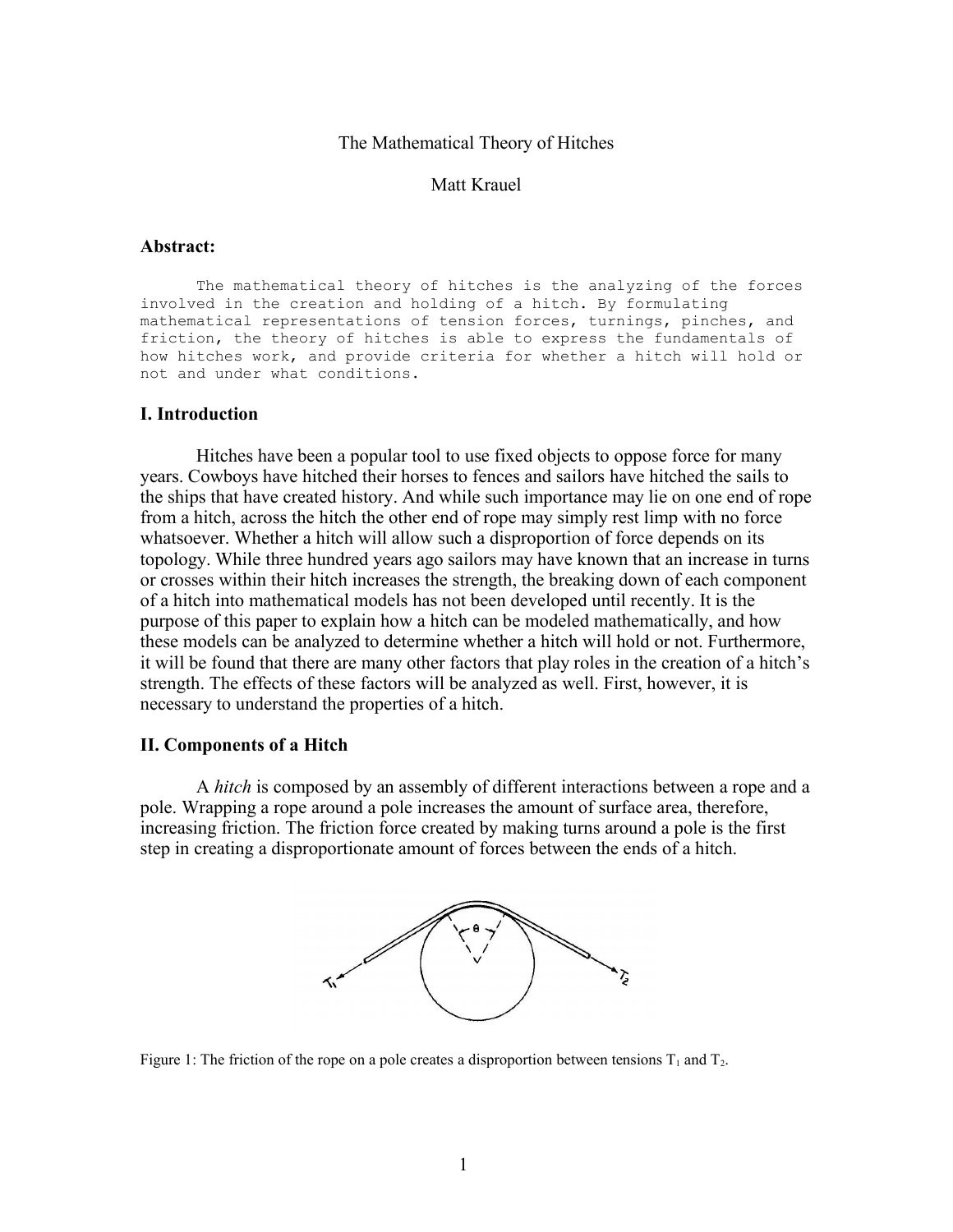Therefore, the first step in analyzing hitches is representing the amount of friction created by the wrapping of rope around the pole. A segment of a hitch is defined as the piece of rope that begins beneath one over-crossing and continues until it travels beneath another over-crossing. The free segment, denoted  $\overline{T}_0$ , begins at the loose end of the rope and ends when it passes under the hitch's first crossing. The next segment, denoted  $T_1$ , then travels until passing beneath the next pinch. The new segment then begins on the other side of the over-crossing. Segments are created in this manner, beneath a crossing, until the last segment exits the hitch and connects the load.



Figure 2: Segments are created by the rope passing beneath itself, pinching the rope.

The static frictional force is the force that is exerted by the friction between the rope and pole. Static friction is obtained only when the rope does not move and the net force is zero. There is a coefficient of static friction, denoted  $\mu$ , between the rope and the pole that marks the extent of the friction between the two surfaces. When the coefficient of static friction is multiplied by the normal force, the result is the maximum force that can be applied to the system without the system moving. If the rope is moving, the static friction becomes kinetic friction in the system. The coefficient of static friction will change depending on the type of rope and pole. As the rope produces a force onto the pole, the normal force, denoted N, is exerted against the rope. Thus, our first condition for whether a rope will slip or whether the hitch will hold becomes

$$
T_2 \leq T_1 \mu N, \tag{1}
$$

Where  $T_1$  is the tension in segment one, and  $T_2$  is the tension in segment two. Here, if  $T_2$ is larger than  $T_1$  then the rope will not move if the tension in  $T_2$  is equal to the product on the right side of the inequality, and will move in the direction of  $T_1$  if  $T_2$  is found to be smaller than the right side.

This inequality, however, does not incorporate the varying degrees of friction due to surface area. Therefore, it is more accurate to represent the inequality as below, where  $\theta$ represents the angle corresponding to the arc length where the rope is in contact with the surface area (Figure 1).

$$
T_2 \leq T_1 e^{(\mu \theta)}.\tag{2}
$$

Because  $\theta$  is a multiple of  $2\pi$ , the inequality is simplified if written as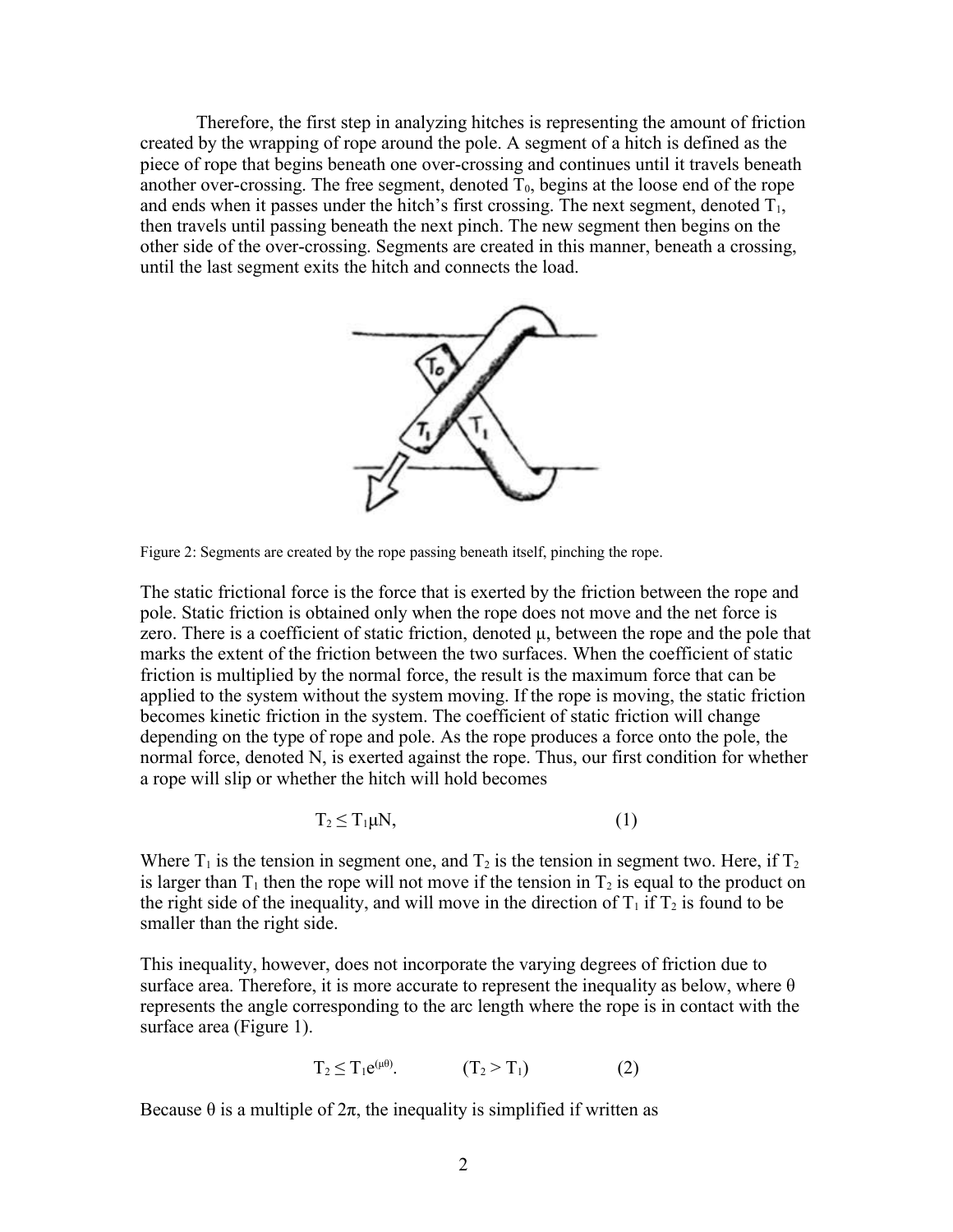$$
T_2 \le T_1 \varepsilon^n \qquad (n = number of turns). \tag{3}
$$

**Here** 

$$
\epsilon = e^{(2\pi\mu)}.
$$

Therefore, the larger number of turns increases the friction and allows for the hitch to still hold as  $T_2$  becomes larger. We note that we consider the weight of the rope negligible and exclude the normal force in our model, thus, we will only take into account the tension of the force. Inequality (1) represents only the properties of friction and turns within a hitch. Therefore, other equations must be included when describing hitches that include more than just turns.

Often, after a turn, the rope will cross itself. Now, not only friction between the rope and the pole influences the strength of the hitch, but the force of one rope on the other has created a pinching effect that adds considerable strength to the hitch.



Figure 3: The tension T pinches the rope below it creating a disproportion of tensions and dividing segments.

As the rope passing over the lower rope, T, presses down onto the lower rope, a force is created at this point that divides the lower rope into two sections. The force exerted by T creates an inequality between the two divided parts. The extent of this inequality is proportional to the tension in T. The corresponding inequality can be written as

$$
T_2 \leq T_1 + \eta T \tag{4}
$$

Here, η depends on the coefficient of friction between the two touching ropes and their diameters. Further discussion of the effects of the ratio of diameters is included later.

It is also important to note that an assumption has been made that the tension in T does not change when it crosses. This assumption is inaccurate, but is made for simplicity. The effects of crossings are likely to be small in relation to the effects due to the tensions. Now, however, the effects of crossings, as well as turns and friction can be solved for by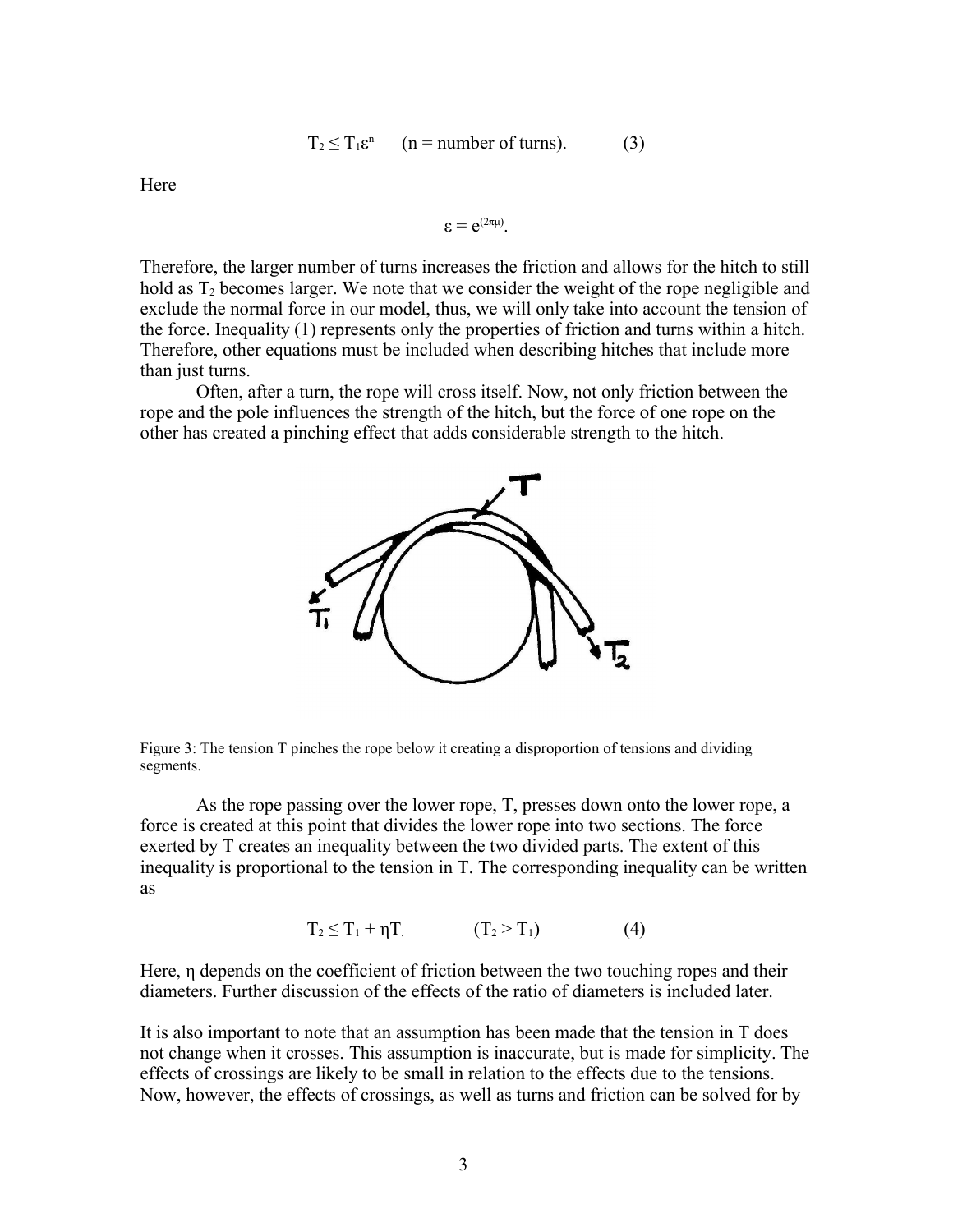the known inequalities we have derived. Let us view a classic example of a hitch including the properties we are currently aware of.

## **III. Analyzing a Hitch**

Due to the turning and crossings of a hitch, as we continue along the rope from one end to the other we can create a chain of inequalities relating the tension in different sections of a hitch. Following an example from Bayman's article [1], we will analyze the clove hitch.

Example: Consider the clove hitch (see figure 4 below).



Figure 4: The Clove Hitch

From Figure 3 it can be seen that the following inequalities are true

$$
T_0\leq T_1\leq T_2\leq T_3\leq T_4.
$$

Analyzing the clove hitch using the above conditions for turning and crossings, we obtain a system of inequalities that must be satisfied for the hitch to hold that resemble

$$
T_1 \leq T_0 + \eta T_2, \tag{5a}
$$

- $T_2 \leq \varepsilon T_1$ , (5b)
- $T_3 \leq \varepsilon T_2$ , (5c)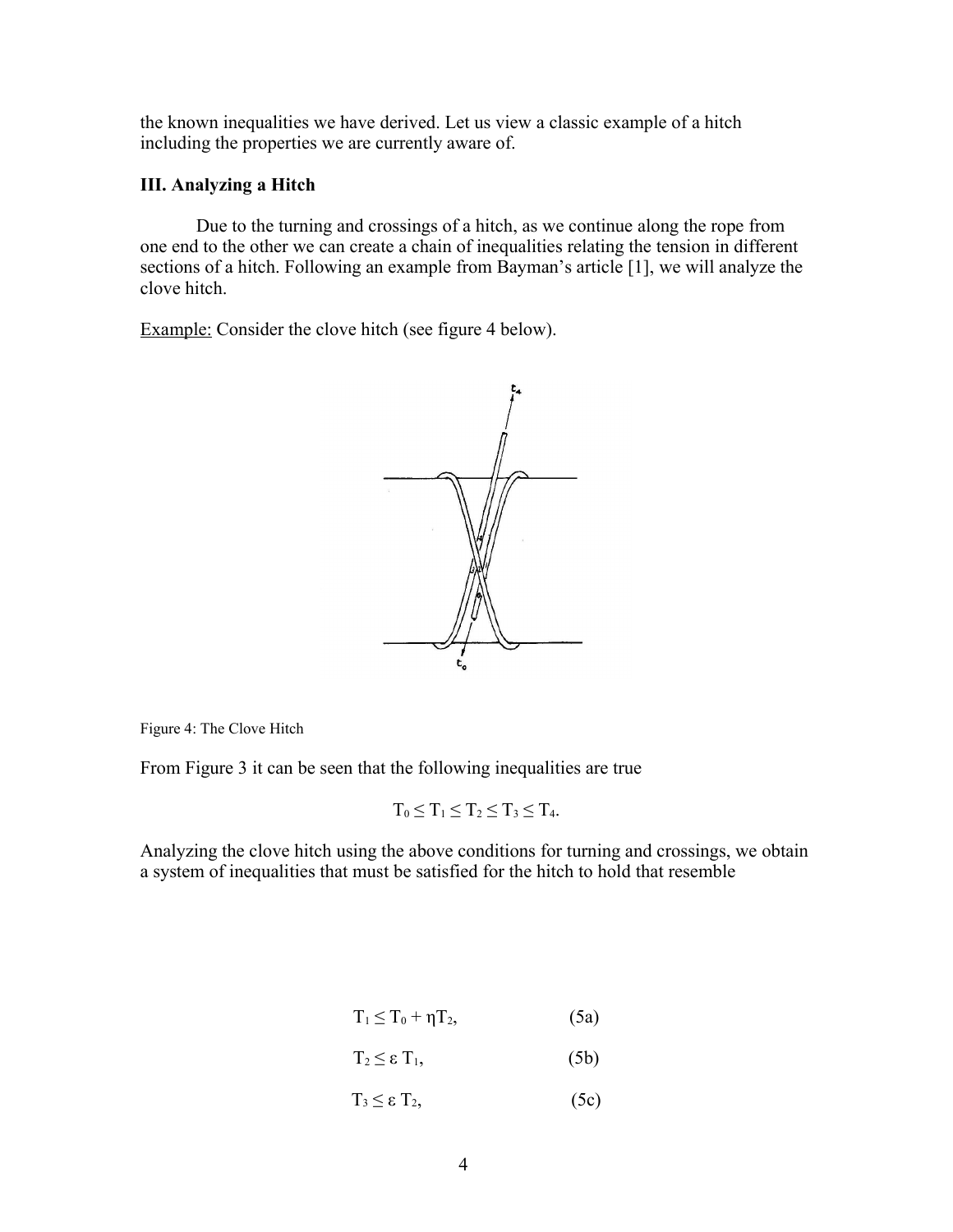$$
T_4 \le T_3 + \eta T_2. \tag{5d}
$$

Combining the equations above, we obtain

$$
T_2(1-\eta \epsilon) \leq \epsilon T_0 \tag{6}
$$

The value in the parentheses on the left hand side can be either negative or positive depending on whether the value ηε is greater than or less than 1. The inequality

$$
\eta \varepsilon < 1,\tag{7}
$$

means that the friction and its results are very small. This condition causes the left hand side of inequality (6) to be positive. The answer to whether the hitch will hold or not now rests solely on the relation between  $T_4$  and  $T_0$ . If we combine the above equations for this system, we see that the relation between T4 and T0 rests in the equation

$$
T_4 \le T_0 \left[ \varepsilon (\varepsilon + \eta) / (1 - \varepsilon \eta) \right]. \tag{8}
$$

Therefore, the hitch will hold as long as  $T_4$  and  $T_0$  are related as in (8).

On the other hand, if  $\eta \varepsilon > 1$ , then the strong presence of friction will affect the conditions of the hitch. The value in the parentheses in equation (6) will be negative, and therefore the entire quantity on the left side will be negative. Thus, for all values of  $T_2$ , the inequality will hold, as will the hitch. This is true even if no tension is on  $T_0$  and for large amounts of tension on  $T_2$ .

### **IV. Matrix Analysis of a Hitch**

The above conditions can also be derived using a matrix representation of the inequalities. An analysis of the Ground Line Hitch where we place the derived inequalities into matrix form is now presented. Later, a general approach to using matrices to analyze various hitches is described.

Example: We will consider the Ground Line Hitch.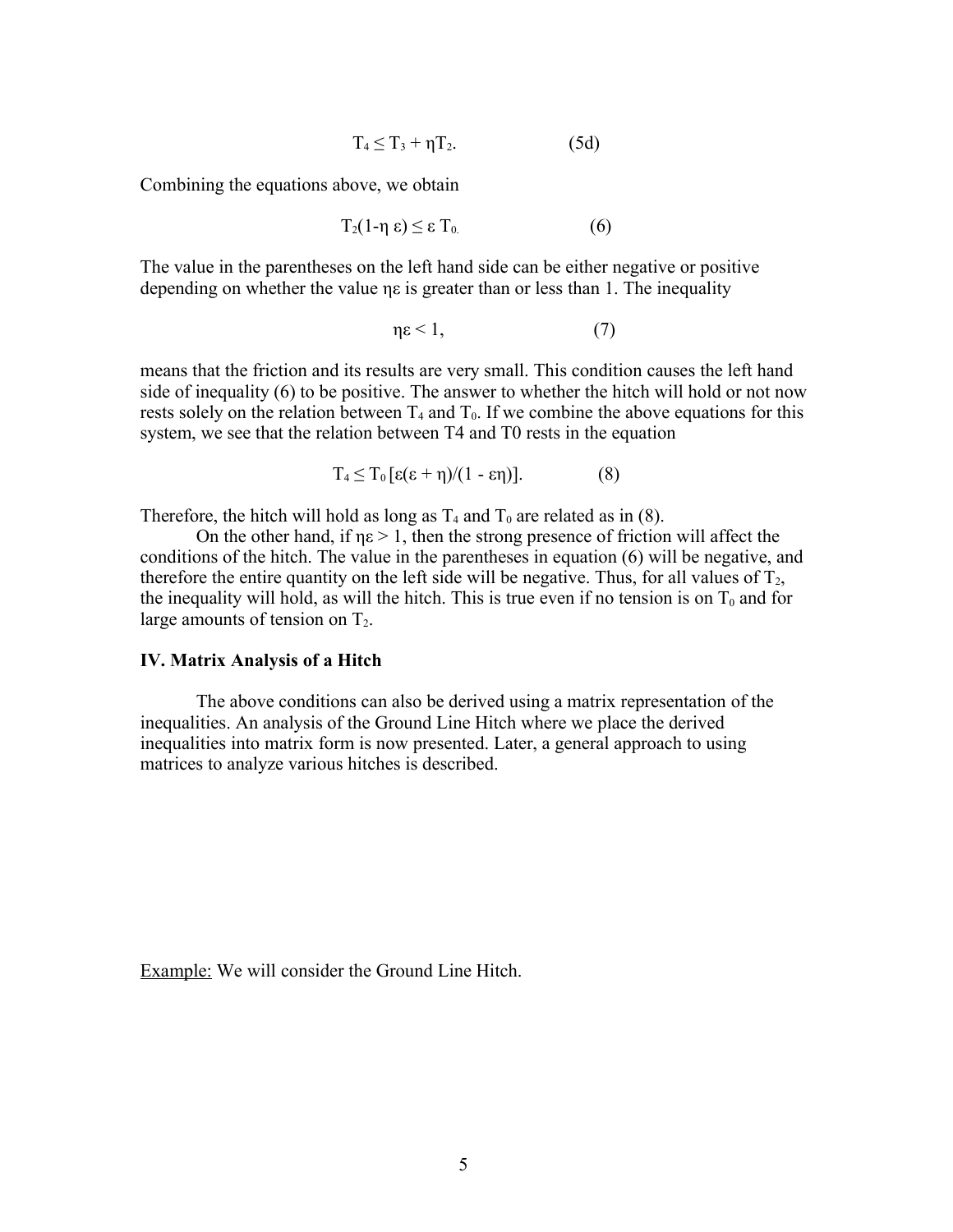

Figure 5: The Ground Line Hitch with tensions of respected segments.

The inequalities obtained by the method above are

| $T_1 \leq T_0 + \eta \epsilon T_2$ | (9a) |
|------------------------------------|------|
| $T_2 \leq \epsilon T_1 + \eta T_1$ | (9b) |

Here, only the tensions for the first and second segments are of concern because the initial segment,  $T_0$ , and the final segment, denoted  $T_3$ , are omitted since they bear the end loads. Since  $T_0$  is omitted, inequality (9a) can be written as

$$
T_1 \leq \eta \epsilon T_2. \tag{9c}
$$

Placing each inequality less than or equal to zero we obtain

| (10a)<br>$T_1$ - ηε $T_2 \leq 0$ , |  |
|------------------------------------|--|
|------------------------------------|--|

$$
T_2 - \varepsilon T_1 - \eta T_1 \le 0. \tag{10b}
$$

Taking the coefficients for each inequality with respect to  $T_1$  and  $T_2$  we find the coefficients

|                 | $-$ n $\varepsilon$ |
|-----------------|---------------------|
| $-\epsilon - n$ |                     |

In matrix form, we obtain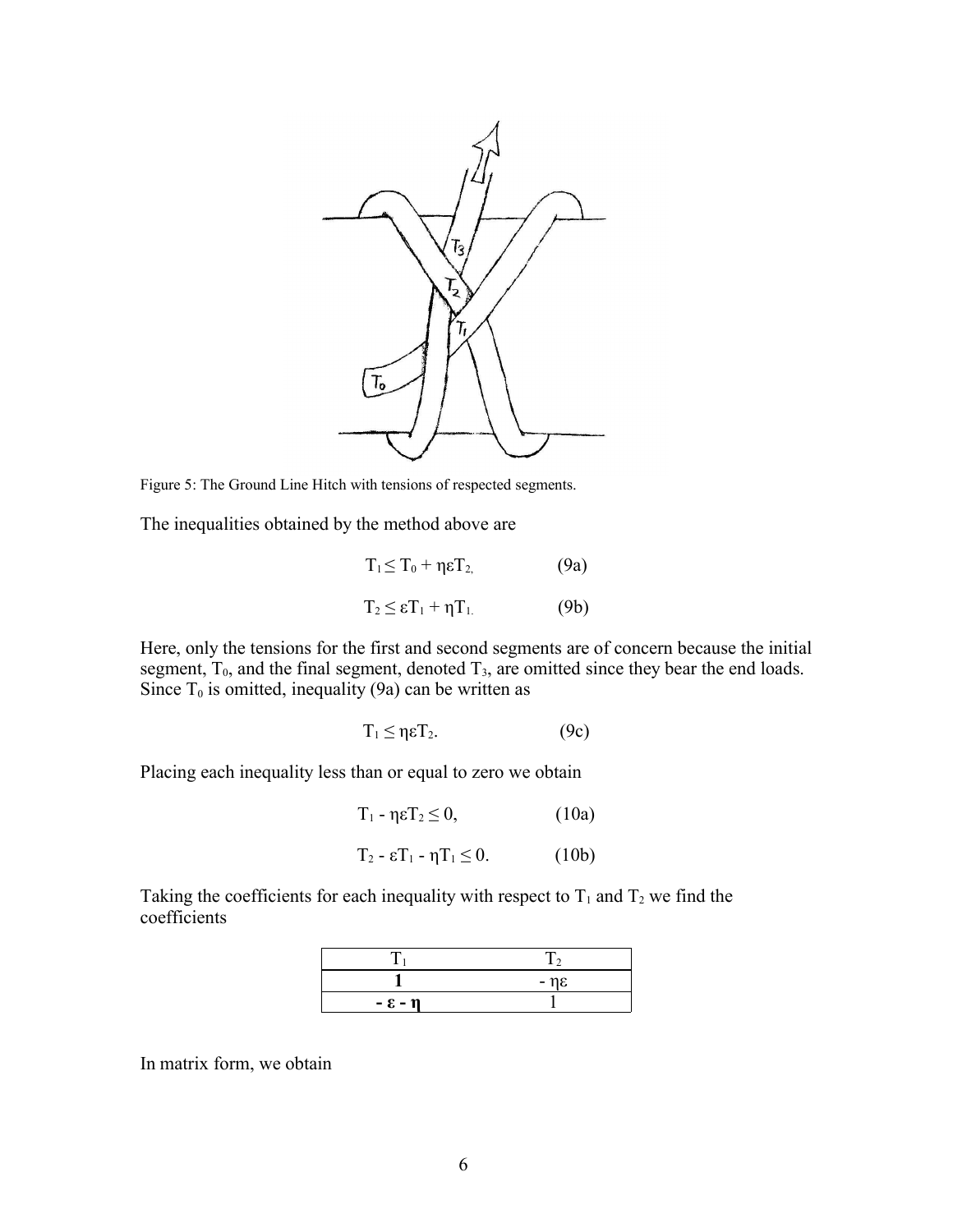

In the prior examples not using matrices, the inequalities are solved plugging one into another and finding the necessary conditions for the coefficients in order for the system of equations to be solved. Using coefficient matrices, we are able to find the determinant. So long as the determinant of the matrix does not equal zero, the linear system of equations is solvable for more than the trivial solution. Thus, once we have found the determinant, we can set it equal to zero and find for what values of η the system will be solvable for.

Solving for the determinant of this matrix we find it to be

$$
1 - \eta \varepsilon (\eta + \varepsilon). \tag{11}
$$

Therefore, the matrix is solvable for more than the trivial solution and the hitch will hold so long as

$$
\eta \varepsilon(\eta + \varepsilon) \neq 1. \tag{12}
$$

It is noted that the hitch will also hold if  $ne(n + \varepsilon) = 1$ , however, this implies there must be no tension in any of the segments of the hitch. Thus, we concern ourselves with the condition  $ne(n + \epsilon) \neq 1$  since this is more concerned with real life situations where one end of the hitch has a tension and the other does not. We see that so long as η and ε abide by the inequality  $\eta \varepsilon(\eta + \varepsilon) > 1$ , the determinant will be less than zero and the hitch will hold no matter what tension is T<sub>0</sub>. If the determinant is greater than zero ( $\eta \varepsilon(\eta + \varepsilon) < 1$ ), the system may still be solved, however, the solution is dependent on the tension in  $T_0$ . We will look more into these conditions during the general matrix section. Here we will concern ourselves with solving for  $T_0 = 0$ . Thus the hitch will hold so long as  $\eta \varepsilon(\eta + \varepsilon)$  > 1.

Additionally, because  $\varepsilon$  (which is equal to  $e^{(2\pi\mu)}$ ) is always greater than 1, we are able to find a range for η where

$$
[\varepsilon(\eta + \varepsilon)]^{-1} < \eta < \varepsilon^{-1}.
$$
 (13)

While η is within this range, the hitch will hold.

## **V. The General Case for a Hitch**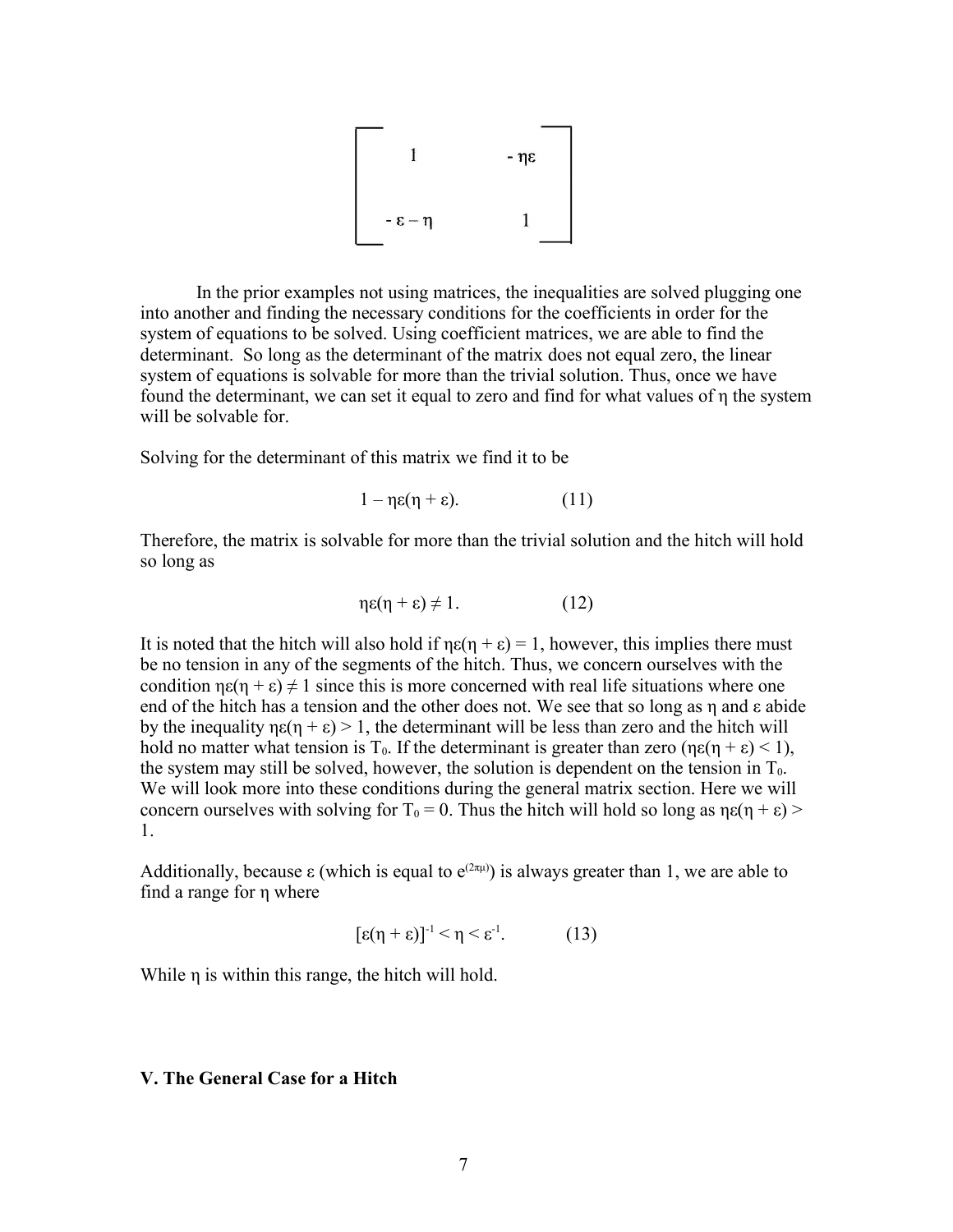Finding a system of inequalities for a hitch and analyzing its matrix representation enables easy analysis to determine whether a hitch will hold. Furthermore, it allows for an easy way to determine under what conditions, with respect to the friction coefficients, a hitch will hold. It is therefore beneficial to generalize the matrix form to be used for all hitches. Above, we witnessed an example for the Ground Line Hitch. The example assumes that the tension in  $T_0$ , the free end, was zero. This is why the inequalities within the matrix were set to be less than or equal to zero. Following a generalized matrix form presented by Bayman [1], however, it allows the evaluation of a hitch with different tensions resulting at the  $T_0$  end. To analyze a hitch in this way it is necessary to divide the hitch into segments as is done above. We will again refer to the free end as  $T_0$  and label every segment thereafter with an increasing index of T. A new segment begins beneath every crossing and  $T_i$  will represent the tension in the beginning of segment i.

Recall from above that  $\varepsilon$ <sup>n</sup> is a friction force due to the number of turns, n. Here  $\varepsilon$ <sup>ni</sup> denotes the friction as before, where

(a)  $n_i$  is the number of turns in the  $i<sup>th</sup>$  segment.

It follows that more turns will create more friction and, therefore, allow the segment to bear more tension. In general,  $\varepsilon^{ni}(T_i)$  is the tension at the end of segment i. Let

(b)  $b_i$  be the number of the segment under which the  $i<sup>th</sup>$  segment begins, and allow

(c)  $m_i$  to be the number of turns from the beginning of the  $b_i$  segment to where it crosses over the *i*<sup>th</sup> segment.

Therefore, the  $m_i$  variable is the same as the  $n_i$  variable only for the  $b_i$ <sup>th</sup> segment rather than the i<sup>th</sup> segment. It follows that  $\varepsilon^{mi}(T_{bi})$  is the tension of the  $b_i^{th}$  segment after the  $m_i^{\textrm{th}}$  turn.



Figure 6: The general case for segments.

To find the tension in any segment we can generalize an inequality for  $T_i$  as

 $T_i \leq \varepsilon^{ni-1} T_{i-1} + \eta \varepsilon^{mi} T_{bi}.$  (T<sub>i-1</sub>  $\leq T_i$ ) (14)

Here,  $i = 1, 2, 3, \ldots, q$ . Where q represents the number of the last segment found in the hitch.

Rather than find all of the equations and plug one into another until a ratio is found correlating  $T_0$  and  $T_q$ , we can place the coefficients of the inequalities into matrix form to find matrix A. We can then rewrite (14) as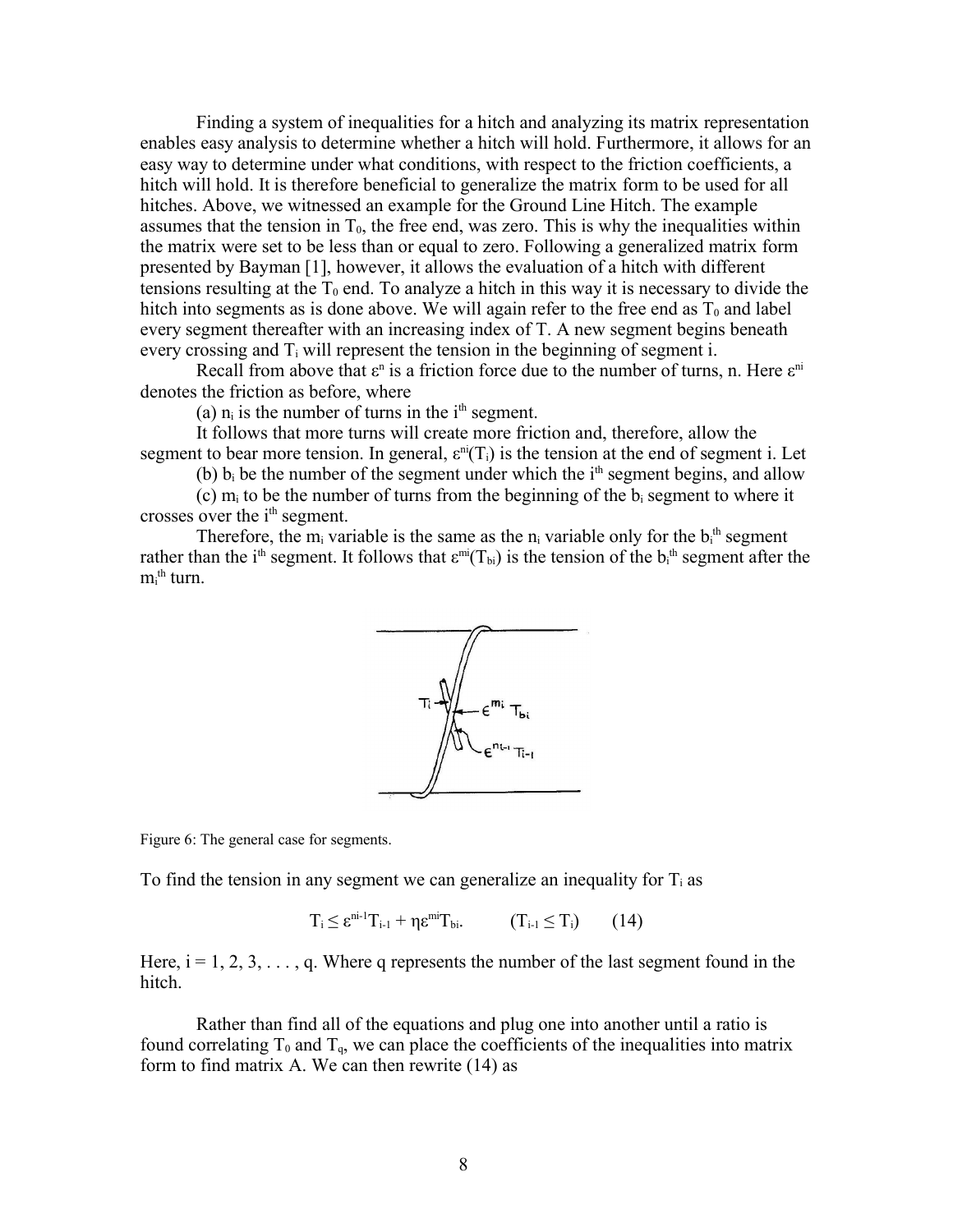$$
\sum_{j=1}^{q} A_{ij} T_j \le \delta_{i,1} T_0 \qquad (T_{i-1} \le T_i),
$$
\n(15)

Where A is the matrix written as

$$
A_{ij} = B_{ij} - \eta C_{ij}, \qquad (16a)
$$

Here, B and C are defined as

$$
B_{ij} = \delta_{ij} - \varepsilon^{nj} \delta_{i-1,j}, \tag{16b}
$$

$$
C_{ij} = \varepsilon^{mi} \delta_{bi,j}.
$$
 (16c)

The Kronecker delta,  $\delta_{ij}$ , is defined as  $\delta_{ij} = 1$  when  $i = j$  and  $\delta_{ij} = 0$  if  $i \neq j$ .

After finding the determinant of matrix A, we can set it equal to zero and solve for what conditions must be met for the hitch to hold. As long as the determinant is greater than zero, the hitch will only hold under correct conditions for η, and it the hitch will not hold if there is no tension in the  $T_0$  segment. If the determinant of matrix A is less than zero, the hitch will then hold even if there is no tension in the  $T_0$  segment. The  $\eta$  that causes the determinant of matrix A to equal zero is denoted as our critical coefficient of friction,  $\eta_c$ . Setting  $\eta = 0$ , it is evident that  $A = B$  and det  $A = 1$ . The above properties are shown as

| $\det A > 0$ | if $0 \leq \eta < \eta_c$   | (17a) |
|--------------|-----------------------------|-------|
| $\det A = 0$ | if $\eta = \eta_c$ ,        | (17b) |
| $\det A < 0$ | if $0 \leq \eta_c < \eta$ . | (17c) |

**For**  $0 \le \eta \le \eta_c$ **: We will now show that for the case of (17a), conditions must be imposed** for η in able for the hitch to hold.

Within the range of η in (17a) we denote M to be the reciprocal of matrix A. Therefore, it can be seen that

$$
MA = M(B - \eta C) = (B - \eta C)M = 1
$$
 (18)

Though it can be seen in (16b) and (16c) that B and C do not rely on η, M does rely on η. We can find the entries of M if we set  $\eta = 0$ . Therefore for the row i, and column j, we can find that the entries are as follows

$$
M_{ij}(0) = 0
$$
 if  $i < j$ , (19a)

$$
M_{ij} = 1 \qquad \qquad \text{if } i = j, \qquad (19b)
$$

$$
M_{ij} = \varepsilon^{nj + n(j+1) + ... + n(i-1)}
$$
 if  $i > j$ . (19c)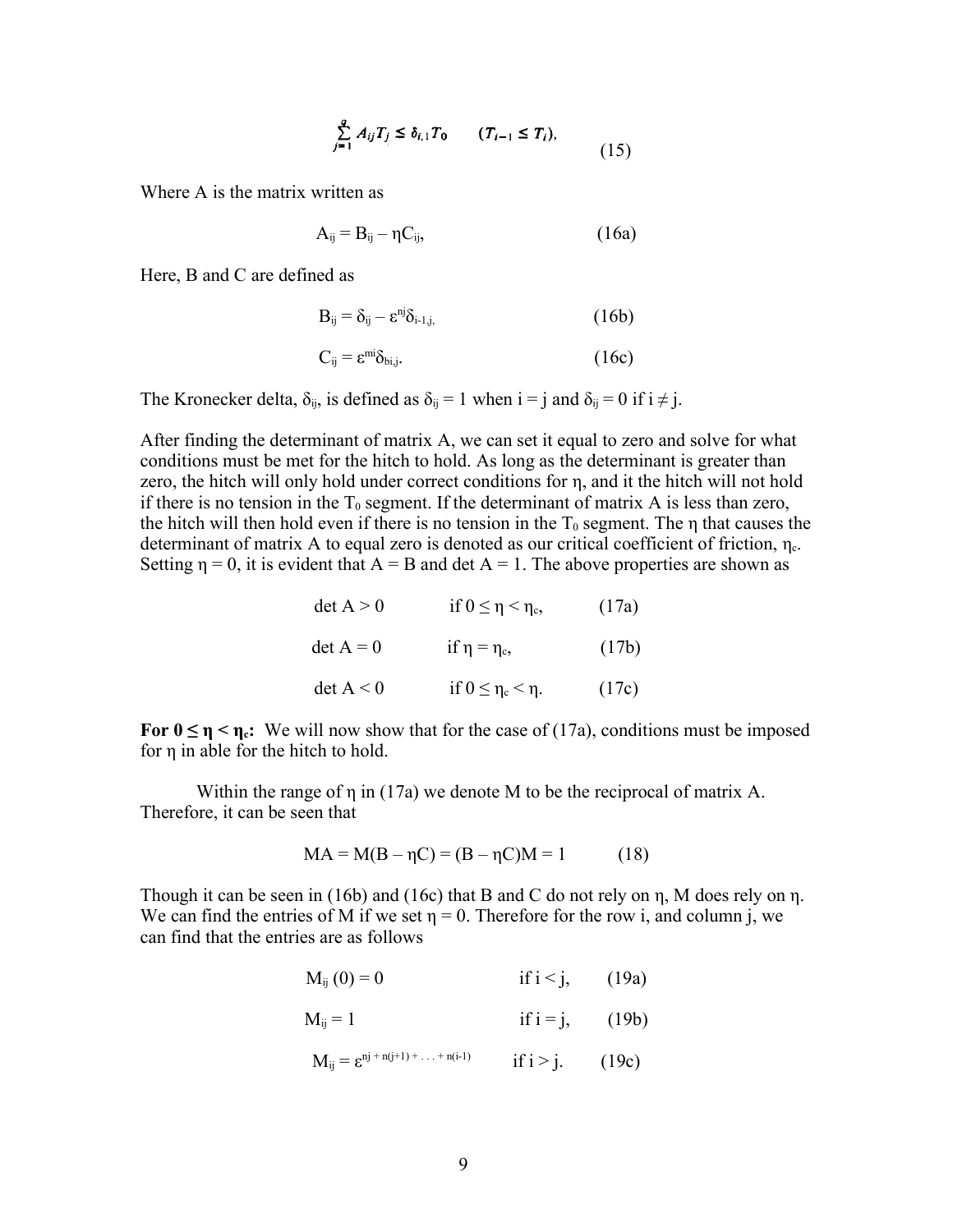Therefore, all matrix entries of  $M_{ii}(0)$  are non-negative. From (16b) and (16c) it can also be seen that B and C are non-negative. Thus, differentiating (18) with respect to η, we find

$$
dM/d\eta\ (A) = MC,
$$

 $dM/d\eta = MCM.$  (20)

Thus,  $dM(0)/d\eta$  is also non-negative. This implies that M is increasing and if  $\eta$  increases from zero, no M entry will decrease below their  $\eta = 0$  values found in (19). Therefore so long as  $0 \le \eta < \eta_c$ , M exists and is continuous. Thus,

| $M_{ij}(\eta) \geq 0$                                  | if $i > j$       | (21a) |
|--------------------------------------------------------|------------------|-------|
| $M_{ij}(\eta) \geq 1$                                  | if $i = j$ (21b) |       |
| $M_{ij}(\eta) \geq \epsilon^{nj + n(j+1) +  + n(i-1)}$ | if $i < j$       | (21c) |

Also, as a result to (19), we find that as the entries of the matrix M move from left to the right, they increase. Furthermore, as the entries move from the bottom to the top they also increase. Therefore,

$$
M_{i+1, j}(0) - M_{ij}(0) \ge 0,
$$
\n(20a)  
\n
$$
M_{i, j-1}(0) - M_{ij}(0) \ge 0.
$$
\n(20b)

Again, since no  $M_{ii}(0)$  entry can be non-negative, so long as  $0 \le \eta < \eta_c$  the inequalities from (22) can also be written as

$$
M_{i+1, j}(0) \ge M_{ij}(0),
$$
 (23a)  

$$
M_{i, j-1}(0) \ge M_{ij}(0).
$$
 (23b)

These inequalities show that there is no entry in M that is larger than the entry in the top right corner,  $M_{ql}$ .

The Riemann sum for the matrix M is

$$
\sum_{j=1}^q A_{ij}
$$

Multiplying (15) by the Riemann sum for matrix M we find

$$
\sum_{k=1}^{q} M_{ki} \sum_{j=1}^{q} A_{ij} T_j \le T_0 \sum_{k=1}^{q} M_{ki} \delta_{i,1} = T_0 M_{k1}.
$$
 (24)

Because M is the reciprocal of A, the two Riemann sums on the left hand side of (24) cancel and we obtain the inequality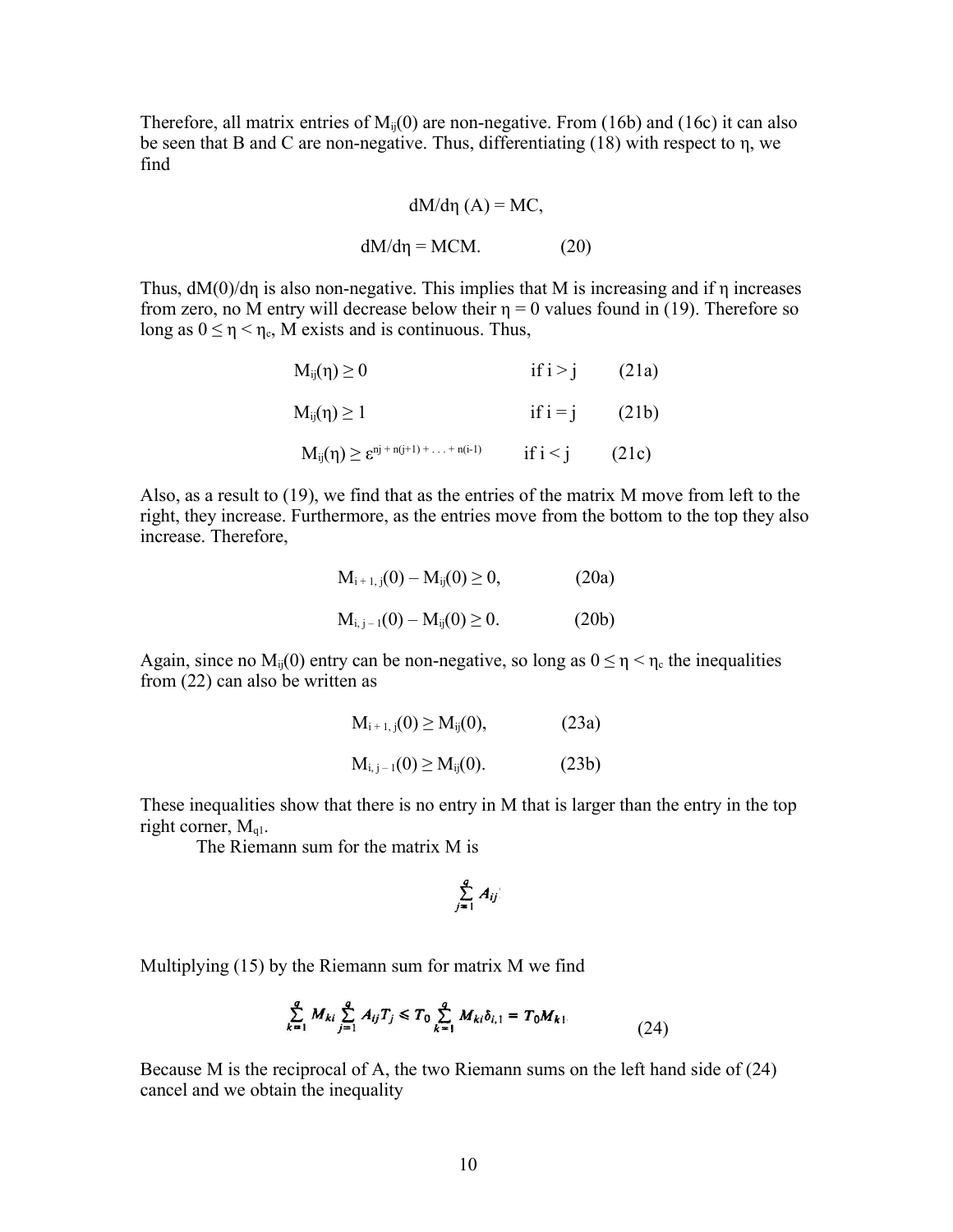$$
T_k \leq T_0 M_{k1}. \qquad (0 \leq \eta < \eta_c) \qquad (25)
$$

As shown in (21) and (23a),  $M_{kl}$  is not negative. This implies that

$$
T_k > 0, \tag{26a}
$$

 $T_{k+1} > T_k.$  (26b)

Therefore, it is found that (25) is an inequality that is necessary for the hitch to hold. This is the general representation for what we have already found for the clove hitch in (15). This inequality is necessary for the hitch to hold in all low friction cases such as the low friction case (7) for the clove hitch. Because a multiple of the free end,  $T_0$  is required for the hitch to hold when  $0 \le \eta < \eta_c$ , if  $T_0 = 0$ , then the only  $T_k$  that satisfies the inequalities (25) and (26a) is when  $T_k = 0$ . Thus, if there is no tension on the free end, the only way for the hitch to hold is when there is also no tension on the last segment for all η, such that,  $0 \le \eta < \eta_c$ . Thus, there is no tension at all upon the hitch. However, when  $\eta \ge$  $\eta_c$ , the hitch will hold if there is a tension in the last segment even when there is no tension on the free end.

**For**  $0 \le \eta_c < \eta$ **: We will now show that tension is not necessary in the T<sub>0</sub> segment for the** hitch to hold under the conditions of (17c).

Recall that the cofactor of a matrix element  $A_{ij}$  is defined as  $(-1)^{i+j}$ det $(\tilde{A}_{ij})$ , where  $\tilde{A}$  is the matrix that results when canceling the row and column from matrix  $\tilde{A}$  in which the element  $A_{ij}$  is found. Let  $\eta \ge \eta_c$ , and  $a_{ij}(\eta)$  be the cofactor of  $A_{ij}(\eta)$ , so that

$$
\sum_{j=1}^{q} A_{ij} a_{kj} = \sum_{j=1}^{q} A_{ij}(\tilde{a})_{jk} = \delta_{ik} \det A
$$
 (27)

By dividing (27) by det A we find

$$
M_{ki}(\eta) = a_{jk}(\eta)/\det A.
$$
 (28)

If we enforce the conditions that  $0 \le \eta < \eta_c$ , the determinant of A is greater than zero as stated in (17a). Furthermore, as before, the conditions of M would imply that the cofactor entries also increase or are equal as the position of the entry moves to the right and up. Therefore, similarly to M, no entry,  $a_{ik}(\eta)$ , is greater than the upper right entry  $a_{1q}$ (η). We can write these inequalities as

$$
a_{jk}(\eta) \ge 0 \tag{29a}
$$

$$
a_{j,k+1}(\eta) \ge a_{jk}(\eta) \tag{29b}
$$

$$
a_{j-1,k}(\eta) \ge a_{jk}(\eta) \tag{29c}
$$

when  $0 \le \eta \le \eta_c$ .

Under the condition where  $\eta = \eta_c$ , det A = 0. We can then define a set T<sub>i</sub> as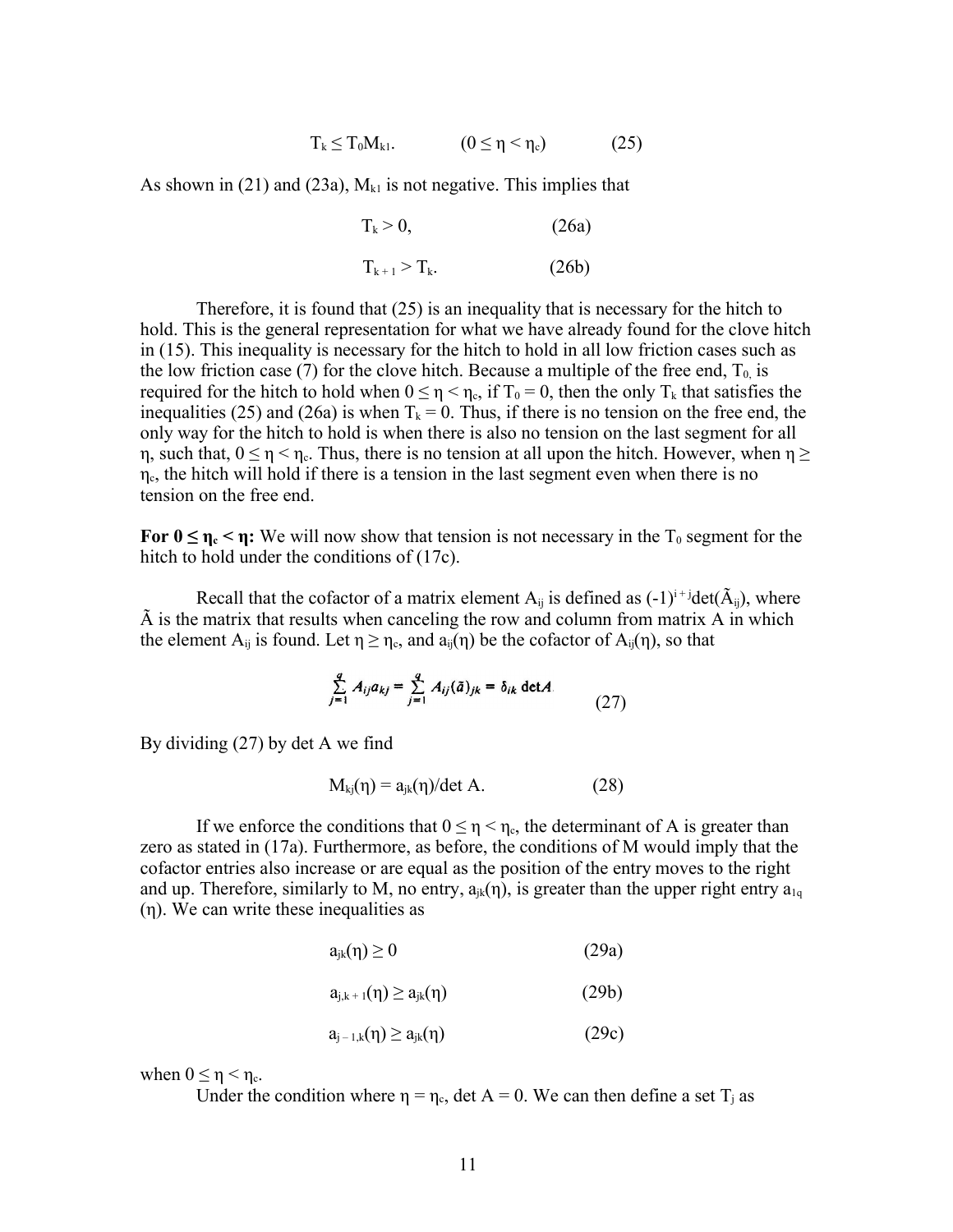$$
T_j = a_{1j}(\eta_c). \tag{30}
$$

It is now possible to rewrite (27) as

$$
\sum_{j=1}^{q} A_{ij}(\eta_c) T_j = 0,
$$
\n(31)

If  $T_0 = 0$ , it is evident that equation (31) is the same as equation (15). So long as there is no tension in the free end, and  $a_{1q}(\eta) \neq 0$  which implies that not all  $a_{ij}(\eta) = 0$ , then  $T_i$ defined in (30) are tensions that satisfy the conditions for the hitch to hold if and only if η  $\geq \eta_{\rm c}$ .

In the condition that all entries  $a_{ii}(\eta_c)$  vanish, the determinant of A and all the cofactor entries are polynomials of η. Therefore, it can also be shown that the hitch will hold as all  $a_{ii}(\eta_c)$  vanish.

To represent  $a_{1q}(\eta)$  as a polynomial, we can write

$$
a_{1q}(\eta) = (\eta - \eta_c)^r \alpha(\eta), \qquad (32a)
$$

where

$$
\alpha(\eta_c) \neq 0, \qquad r \ge 1. \tag{32b}
$$

As stated above, when  $0 \le \eta < \eta_c$ , no other  $a_{ii}(\eta)$  will exceed  $a_{10}(\eta)$ . Therefore, all  $a_{ii}(\eta)$  can be written in the form of (32). And the resulting power of ( $\eta$  -  $\eta_c$ ) will be at least as large as r. Furthermore, because there are a q number of segments, the dimension of *a*, is q. Thus, if we find the determinant of *a* as a polynomial of  $\eta$  where  $\eta_c$  is a zero, we find

$$
\det a = (\eta - \eta_c)^s \gamma, \tag{33a}
$$

where

$$
s \ge qr. \tag{33b}
$$

Meanwhile, taking the determinant of (27) it can be seen that

$$
\det a = (\det A)^{q-1}.
$$
 (34)

Comparing (33) and (34) it is seen that with a power of  $(\eta - \eta_c)$  greater than r the det A will vanish when  $\eta = \eta_c$ . Thus, taking (23) and defining now

$$
T_j(\eta) = a_{ij}(\eta)/(\eta - \eta_c)^r, \qquad (35)
$$

we can show taking limits that as  $\eta \to \eta_c$ , the following is true; (i)  $T_q(\eta)$  approaches a finite positive value  $\alpha(\eta)$ , (ii)  $T_{i(\alpha)}(\eta)$  approaches either a positive value or zero, and (iii) det  $A/(\eta - \eta_c)^r$  approaches zero.

Dividing (27) by  $(\eta - \eta_c)^r$ , we find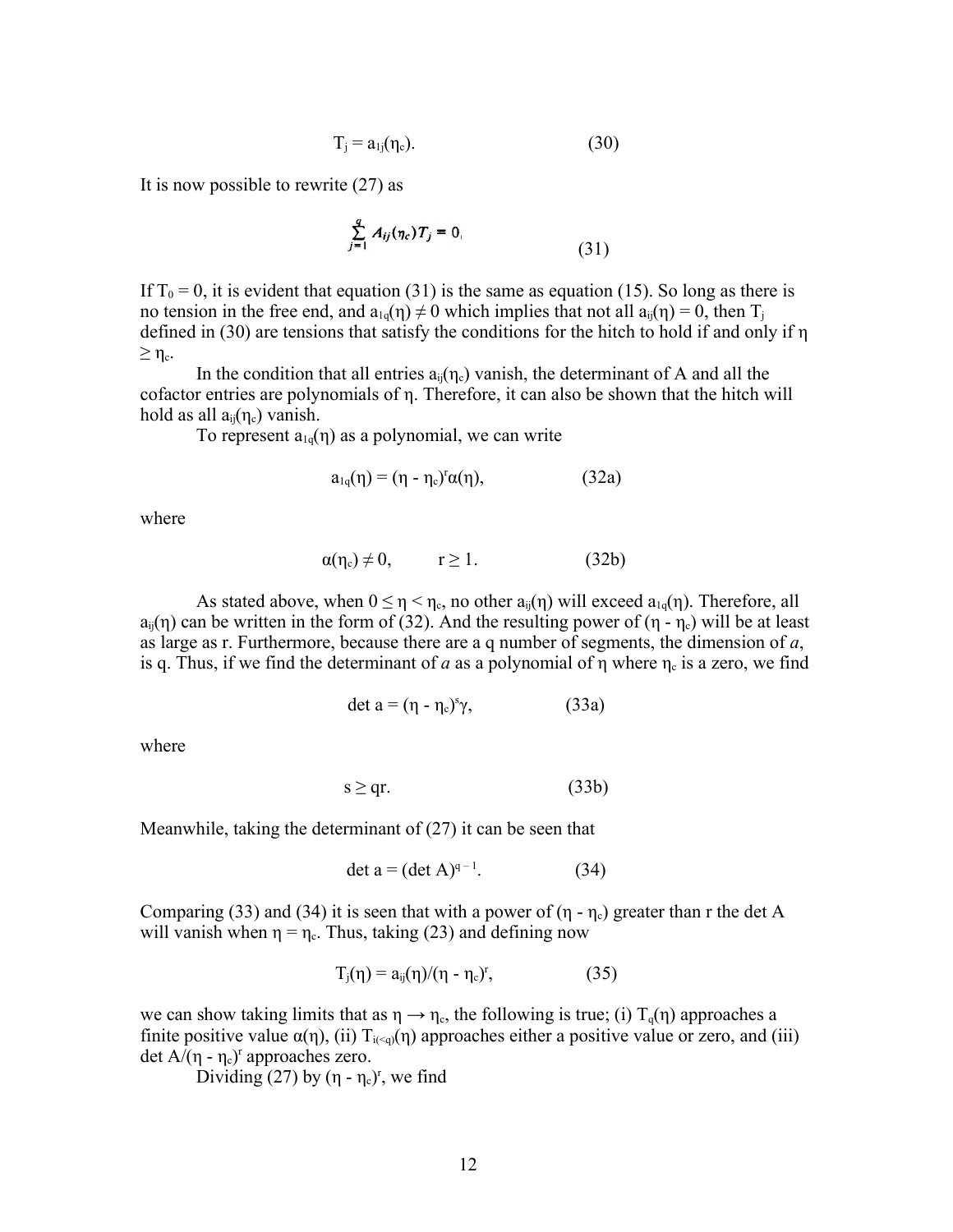$$
\sum_{j=1}^{q} A_{ij}(\eta_c) T_j(\eta_c) = 0 \qquad [T_j(\eta_c) \le T_{j+1}(\eta_c)]. \tag{36}
$$

Thus, it can now be seen that for all  $\eta \ge \eta_c$ , there are tensions  $T_i$ , such that the conditions are satisfied and the hitch will hold when  $T_0 = 0$ .

Therefore, under the condition that  $0 \le \eta < \eta_c$ , we showed that an a correct ratio of tension was necessary between the initial free segment and all other segments, including segment q, in order for the hitch to hold. However, if  $\eta \ge \eta_c$ , then the tension on the free end of the hitch is arbitrary, even unnecessary.

Due to the nature of the matrix there are many abbreviations that can be made to simplify the computations. Because the last segment in the hitch is segment q, we know that there will be q amounts of columns and rows within the matrix representing the hitch. Therefore, the matrix A has dimension q. However, no segment ever begins under the w segment. Thus, the q column in matrix A has a value one in the diagonal component, and q-1 zeros over the rest of the column. Since this implication has no affect on the determinant, the last column, column q, can be deleted from the matrix as well as the corresponding row. We maintain the square matrix and its computational advantages, while deleing any unnecessary computations. This result can also be placed on any segment, i, not just q, that does not cross over any other segment. This concern of only segments that pass over other segments leads to another, equivalent, condition to find  $\eta_c$ ,

$$
\det E(\eta_c) = 0, \tag{37a}
$$

where

$$
E_{ij}(\eta) \equiv \delta_{ij} - \eta \sum_{k=1}^{i} \epsilon^{mk+n_k+n_{k+1}+\dots+n_{i-1}} \delta_{b_{k,j}} \qquad (37b)
$$

Here, E is the matrix which represents only segments that cross over one another. Equation (37) is beneficial because often the dimension of A is much larger than the dimension of E [1].

#### **VI. Example Computations of Hitches**

Having obtained the calculations for a general hitch, it is now much easier to calculate the critical numbers of many hitches. Although many hitches are very similar to the clove hitch derived above, there are also many hitches that have slight deviations, and even more hitches that are significantly more complicated. Below are examples of two hitches that have slight deviations from the clove hitch, but are still able to be computed using the general equation for hitches.

Here, we will use the above general matrix form to compute conditions for the Rolling Hitch: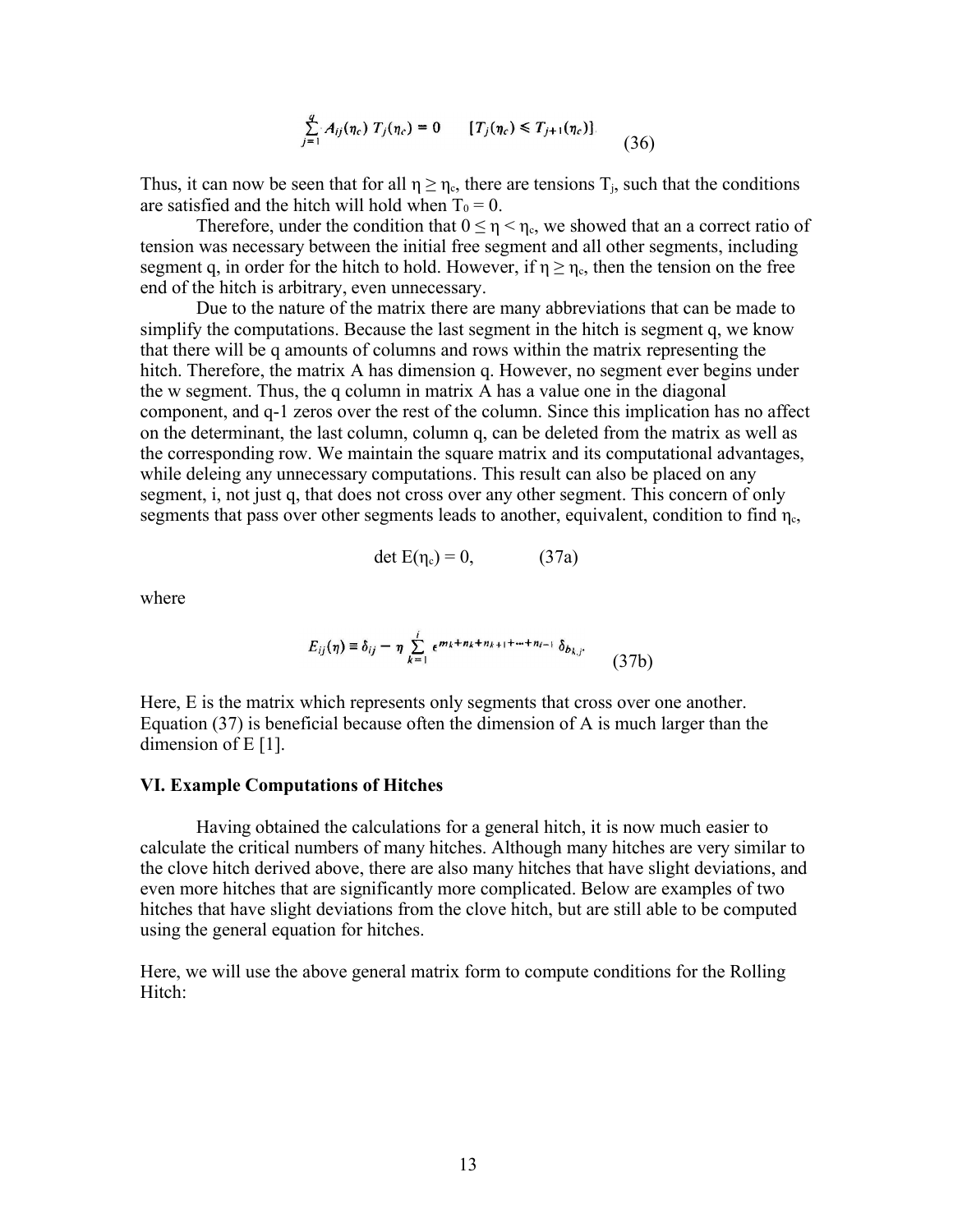

Figure 7: A Rolling Hitch with tensions for respected segments.

To find (15) we must first find (16a). For the first entry for matrix A, we set  $i = 1$ and  $j = 1$  for equation (16a). Therefore,

$$
A_{11} = B_{11} - \eta C_{11}.
$$
 (38a)

$$
B_{11} = \delta_{11} - \varepsilon^3 \delta_{0,1,}
$$
 (38b)

$$
C_{11} = \varepsilon^1 \delta_{1,1}.
$$
 (38c)

Thus,

$$
B_{11} = 1, \t\t(39a)
$$

$$
C_{11} = \varepsilon, \tag{39b}
$$

Therefore, the first entry of matrix A becomes

$$
A_{11} = 1 - \eta \varepsilon. \tag{40}
$$

In similar computations the rest of the entries for the matrix can be found. For matrix A we find

$$
\begin{bmatrix}\n1-\eta \varepsilon & 0 \\
-\varepsilon-\eta \varepsilon^2 & 1\n\end{bmatrix}
$$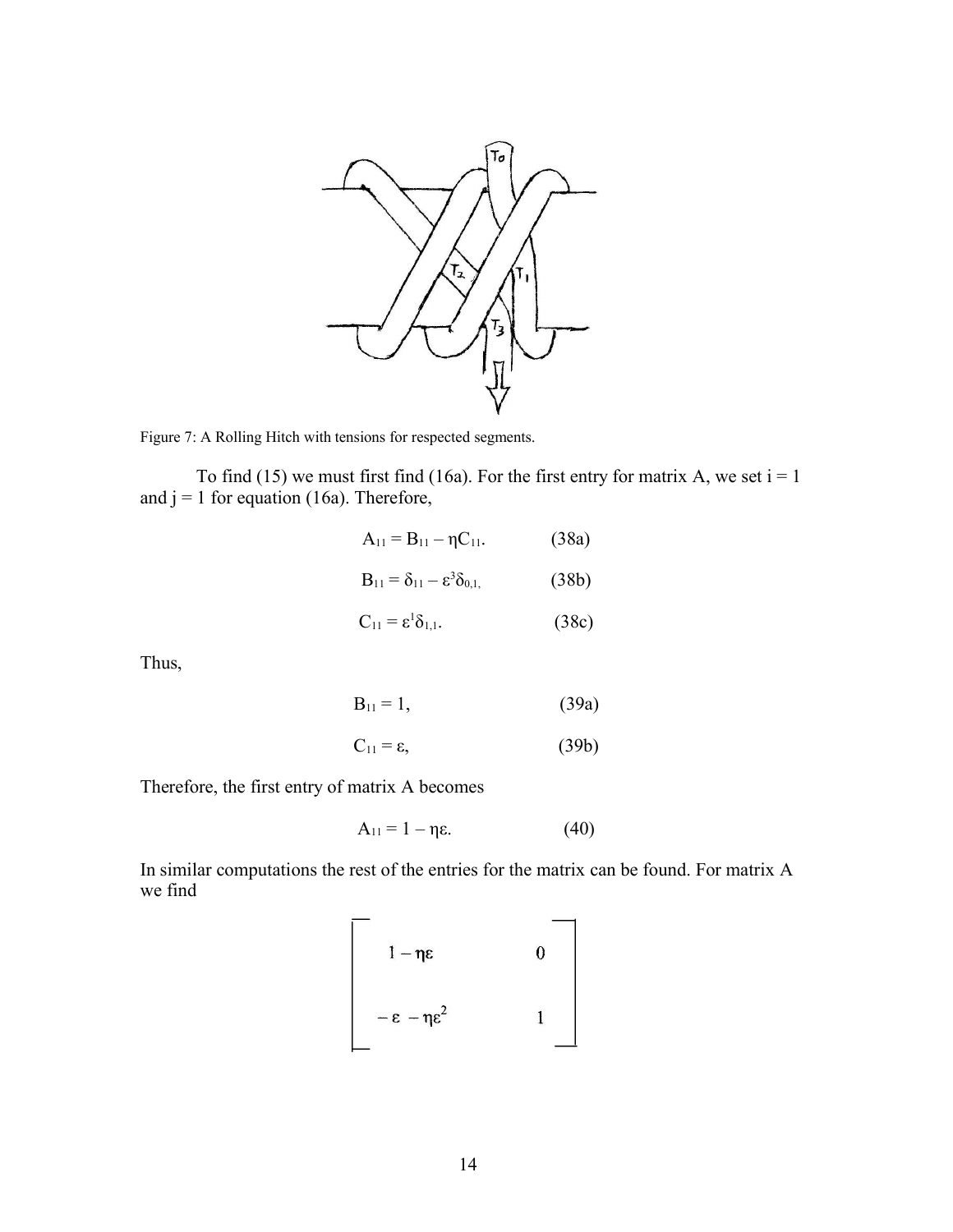Finding det  $A = 1 - \eta \varepsilon$ , we notice that when  $\eta \varepsilon \ge 1$ , the hitch will hold. Furthermore, we find that the critical friction force is satisfied when  $\eta \ge 1/\varepsilon$ .

As another example we will analyze the Ossel Knot.



Figure 8: An Ossel Knot with tensions for respected segments.

Again for the first segment,  $i = 1$ , and for the first entry in row one of matrix A,  $j = 1$ . Thus, we solve again for equation (16) and find

$$
B_{11} = 1, \t(41a)
$$
  

$$
C_{11} = 0. \t(41b)
$$

Thus, the first entry in the matrix is

$$
A_{11} = 1. \t(42)
$$

Deriving the rest of the matrix entries in the same manner, we find matrix A to be

| 1                           | 0     | 0           | $-\eta\epsilon$             | 0 |
|-----------------------------|-------|-------------|-----------------------------|---|
| $-\epsilon - \eta \epsilon$ | 1     | 0           | 0                           | 0 |
| $-\eta \varepsilon$         | $3 -$ | 1           | 0                           | 0 |
| $-\eta\epsilon$             | 0     | $-\epsilon$ | ł                           | 0 |
| $\theta$                    | 0     | 0           | $-\epsilon - \eta \epsilon$ |   |
|                             |       |             |                             |   |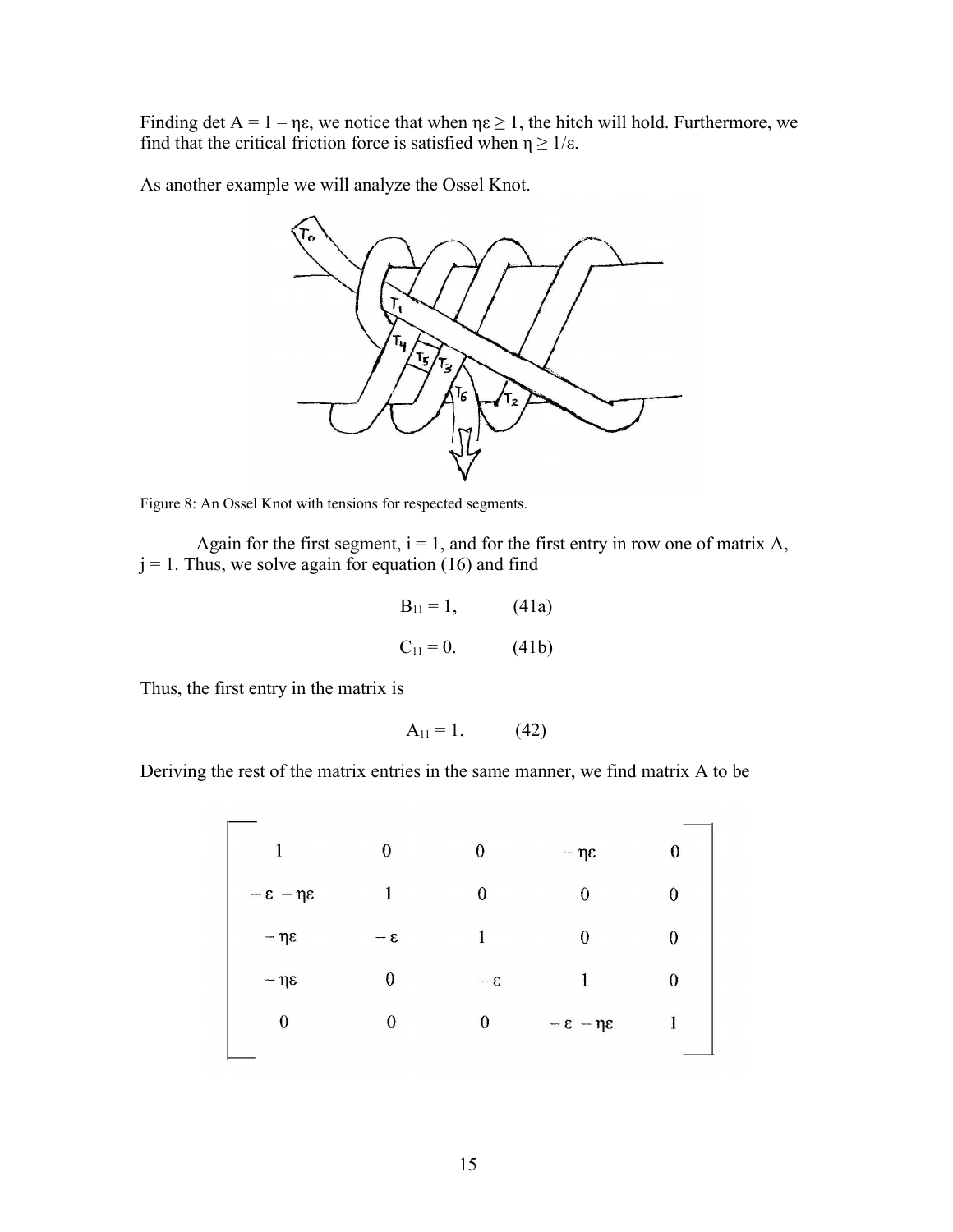Solving for the determinant we find

$$
\det A = 1 - \eta^2 [\varepsilon^3 - \varepsilon + 1]. \tag{43}
$$

Thus, if  $\eta^2[\epsilon^3 - \epsilon + 1] \ge 1$  the hitch will hold. Furthermore, the critical friction force is satisfied when  $\eta \geq [(\varepsilon^3 - \varepsilon + 1)^{-1}]^{1/2}$ .

# **VII: Application to Knots: A Simple Computation**

Substituting the pole from hitches with rope and treating this system similar to a hitch allows for a mathematical representation of knots, or hitches upon themselves. Often these knots are used to connect two or more pieces of rope together and, therefore, raise the same question as before: what is the condition under which the knot will hold.

Many of the same principles which apply with hitches also apply to knots. As in hitches, the tension in each segment of the knot must decrease between segments in order for the knot to hold. This creates an inequality between the load bearing tension,  $T_{q}$ , and the free end which has no tension. However, whereas a hitch produces these inequalities by crossing itself and turning around a solid non-bending pole, knots cross and turn around other segments of rope that also cross and turn. This creates the situation in which a segment may be pinched or turned by many parts of rope, not just one pole.



Figure 9: A Square Knot.

Following the work of Maddocks and Keller [5] and analyzing the symmetric Square Knot (Figure 9), it can be seen that at point A, when the knot is tightened, segment one will make a half turn around itself and segment two. Therefore, we find that

$$
T_1 \leq T_0 + 2\mu T_1 e^{(\pi\mu)}.\tag{44}
$$

Here we use  $e^{(\pi\mu)}$  rather than  $\varepsilon = e^{(2\pi\mu)}$  because segment one makes only half a turn around itself. The factor of two is included because the tension in segment one is affected by two other segments of rope at point A. Furthermore, because we want conditions such that the free end bears no weight,  $T_0 = 0$  we can rewrite (44) as

$$
T_1 \le 2\mu T_1 e^{(\pi\mu)}.\tag{45}
$$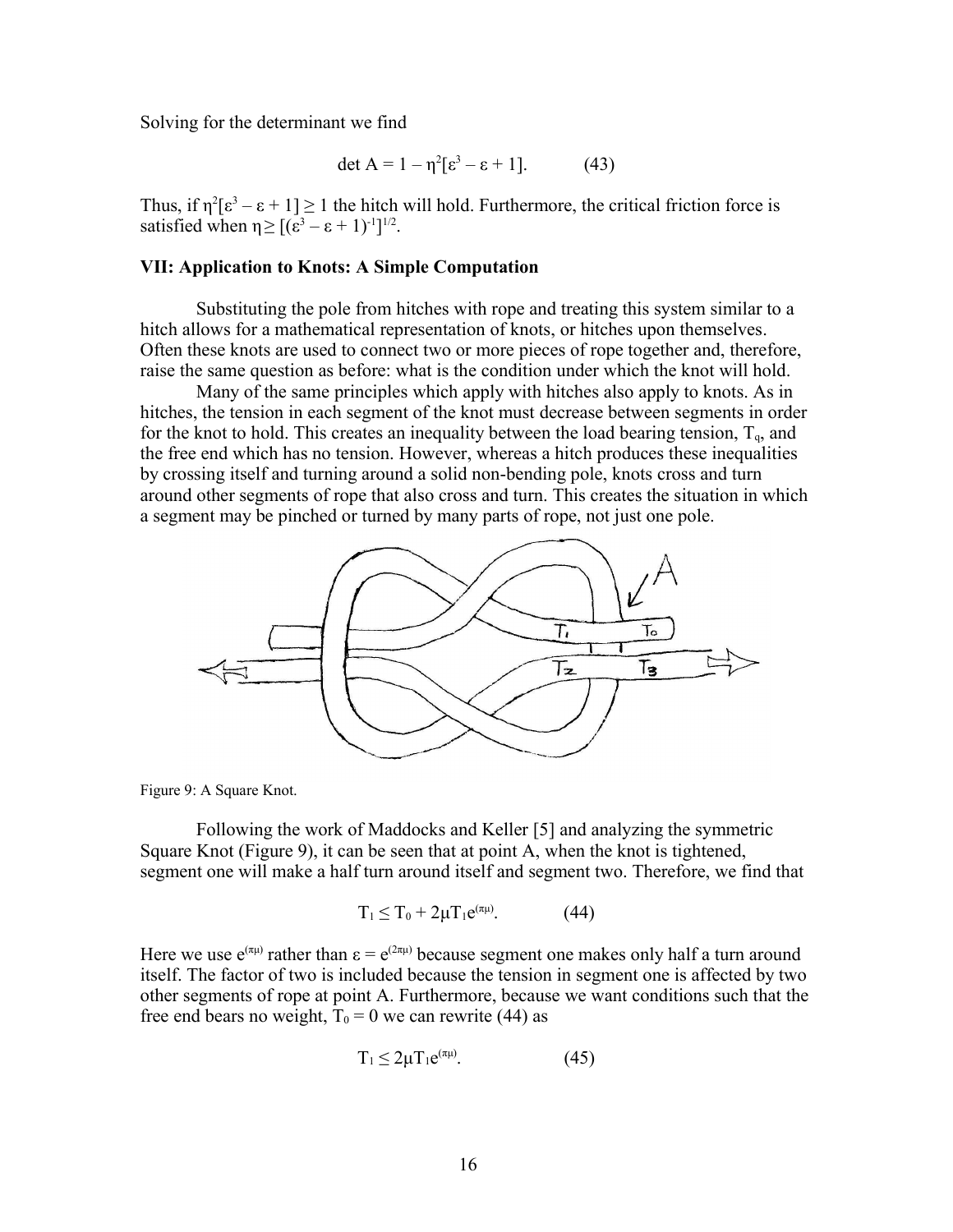Dividing both sides of (45) by  $T_1$  and solving for  $\mu$ , we obtain the rope coefficient of friction requirements for the knot to hold as

> $\mu \geq 1/2e^{(\pi\mu)}$  $(46)$

Thus, the basic principles of hitch theory can be applied to more than just a rope around a pole. Many knots that have similar qualities to hitches can also be analyzed in this manner [5].

### **VIII: Other Factors Involved in Hitches**

An understanding of the fundamentals of mathematical hitch theory has now been achieved. However, the mathematical representation of hitches continues to grow and become more refined and complex. Though the fundamental principles remain today, many variables within the hitch are still under analysis. We shall now explore some of the variables that can presently be understood and are being researched.





As shown above, the process of one segment passing over another will cause one segment of rope to be slightly lifted from the pole. Therefore, the contact between the rope's segment and the pole is decreased. The extent of the decrease of contact with the pole can vary from simply a decrease in the normal force while the rope still touches, to lifting the rope completely from the pole. Whatever the degree, the decrease in rope contact will decrease the friction. Therefore, whether the hitch will hold or not is dependent on what degree the rope's contact with the pole is decreased due to a crossing. The extent of this effect is dependent on the diameters of the pole and rope, as well as the tensions. Within the model above, the effects due to rope crossings are minimized by stipulating that the rope's diameter must be much less than the diameter of the pole.

Another factor not included in our model above is the weight of the rope. If the rope is very heavy, its own weight will influence what force is necessary to cause the hitch to slip. In our model, we neglected the weight of the rope so as to neglect the normal force from our calculations. The tension in a segment within our model, therefore, depends only on coefficients of friction, angle of rope to pole contact, and crossings. If the weight of rope is included, calculations must be made to predict the tension necessary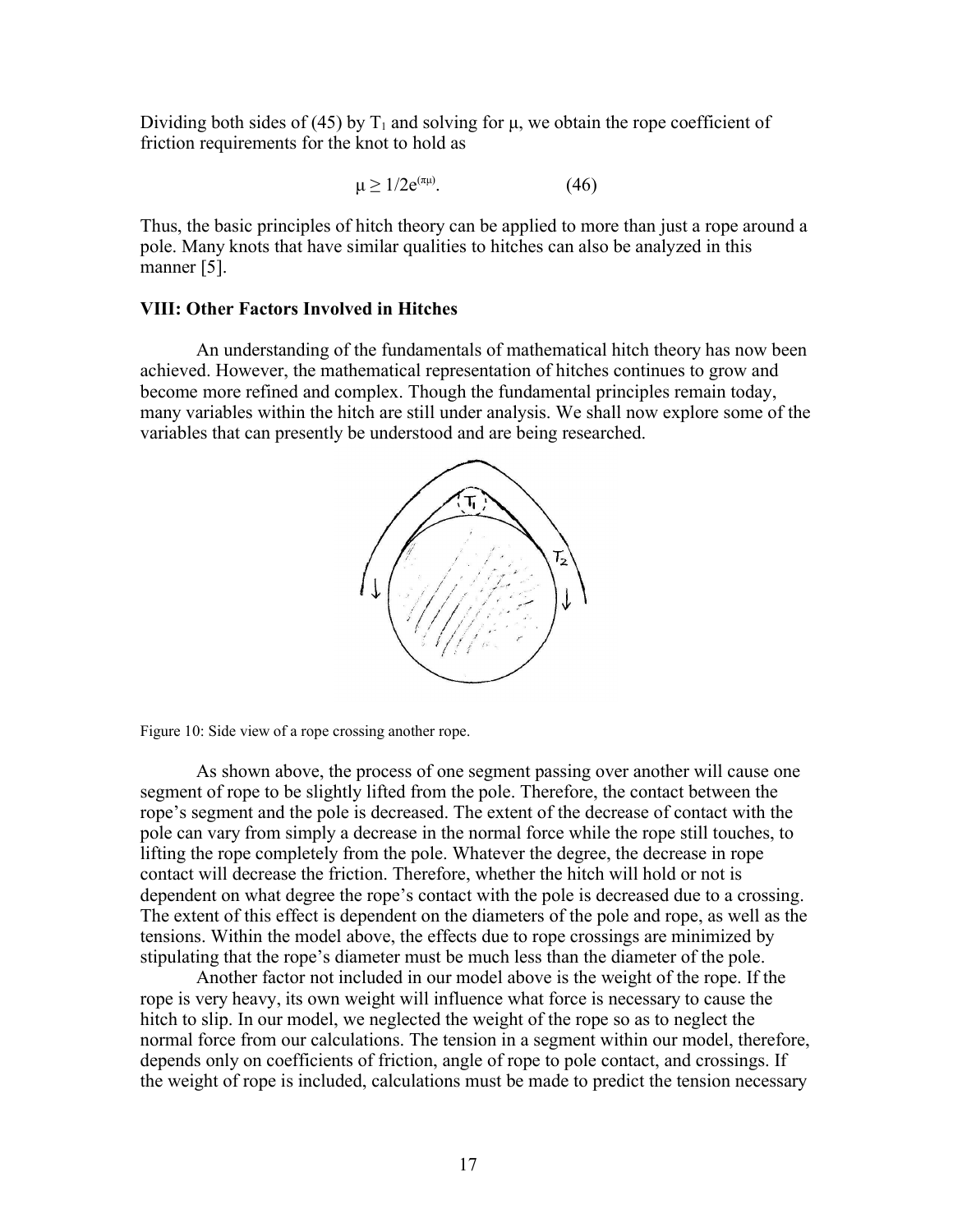to pull the rope due to its weight along the pole, and due to the weight of segments crossing over other segments.

Though the model above describes the fundamental elements within hitches such as crossings and turns, there are many hitches that consist of more complicated twists and turns. The Figure Eight Hitch (figure 11), for example, consists of a twist around the rope itself as well as a segment of rope passing between the pole and two other segments of rope. The effects of this type of property are unknown.



Figure 11: A Figure Eight Hitch.

The Snuggle Hitch (figure 12) also contains an interesting property in which it has a crossing atop another crossing. These multiple crossings not only introduce another element of friction, but also add to the tension force on the bottom strand, and therefore, increase the disproportion of tensions on the bottom segments. Furthermore, as noted above, the increase in angle for the top segment to pass over more than one diameter of rope can affect the amount of contact between the rope and the pole, thus, decreasing friction.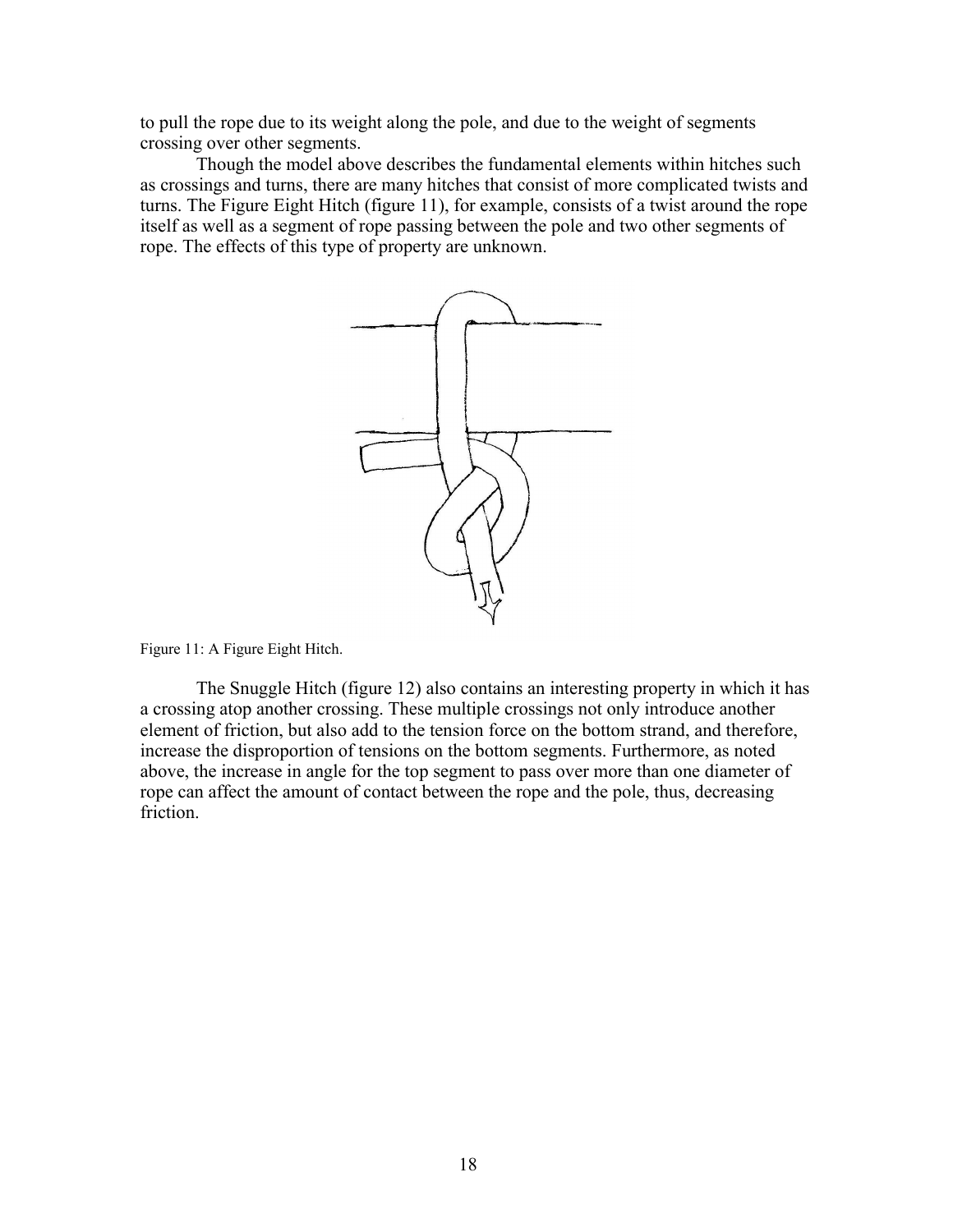

Figure 12: A Snuggle Hitch.

The Münter Hitch (figure 13) is often used by rock climbers to belay other climbers. The free end of the hitch can be moved, thus, allowing an increase or decrease in friction due to its orientation. In the model above, we concerned ourselves only with full turns. Analyzing the effects from fractions of turns would allow for varying representations of hitches dependent on the exact orientation of the free and loaded ends, which is omitted in our model



Figure 13: Left: A Münter Hitch with low friction. Right: A Münter Hitch with high friction.

Other problems include hitches formed around objects that are not cylinders, two or more segments passing beneath one crossing, thus, sharing the tension of the crossing segment (this is seen in the clove hitch, although not taken into considerations during computations), and many other varying factors found in hitches.

# **IX: Conclusion**

The principals behind what cause a hitch to hold or not have been mathematically analyzed and a model has been created. While the present theory on whether a hitch will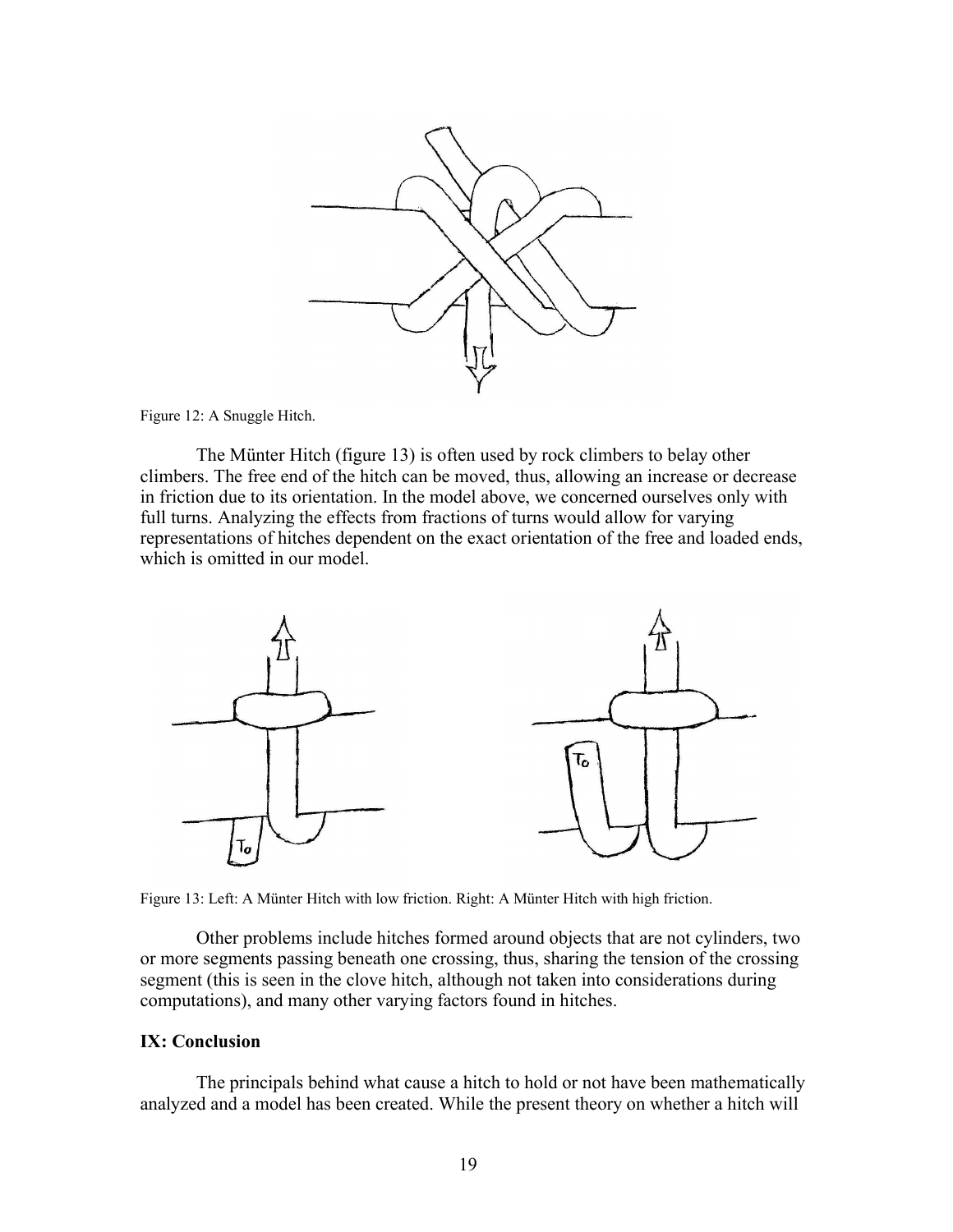hold focuses on the dominating aspects of the hitch such as the friction created by turns and crossings, and thus has helped us to understand the dominating factors within a hitch, there are many other factors that continue to be studied and incorporated into a model to represent the nature of hitches. Thus, the theory of hitches continues to expand and become more accurate as different principals of hitches are understood with mathematics.

### References

- [1] Bayman, B. F. *Theory of Hitches*, Amer. J Phys., 45 (1977), pp. 185-190
- [2] Budworth, G. *Knots and Ropework*, Annes Publishing, (2003).
- [3] Graydon, and H Hanson, E.D. *Mountaineering: Freedom of the Hills*, The Mountaineers, (1997).